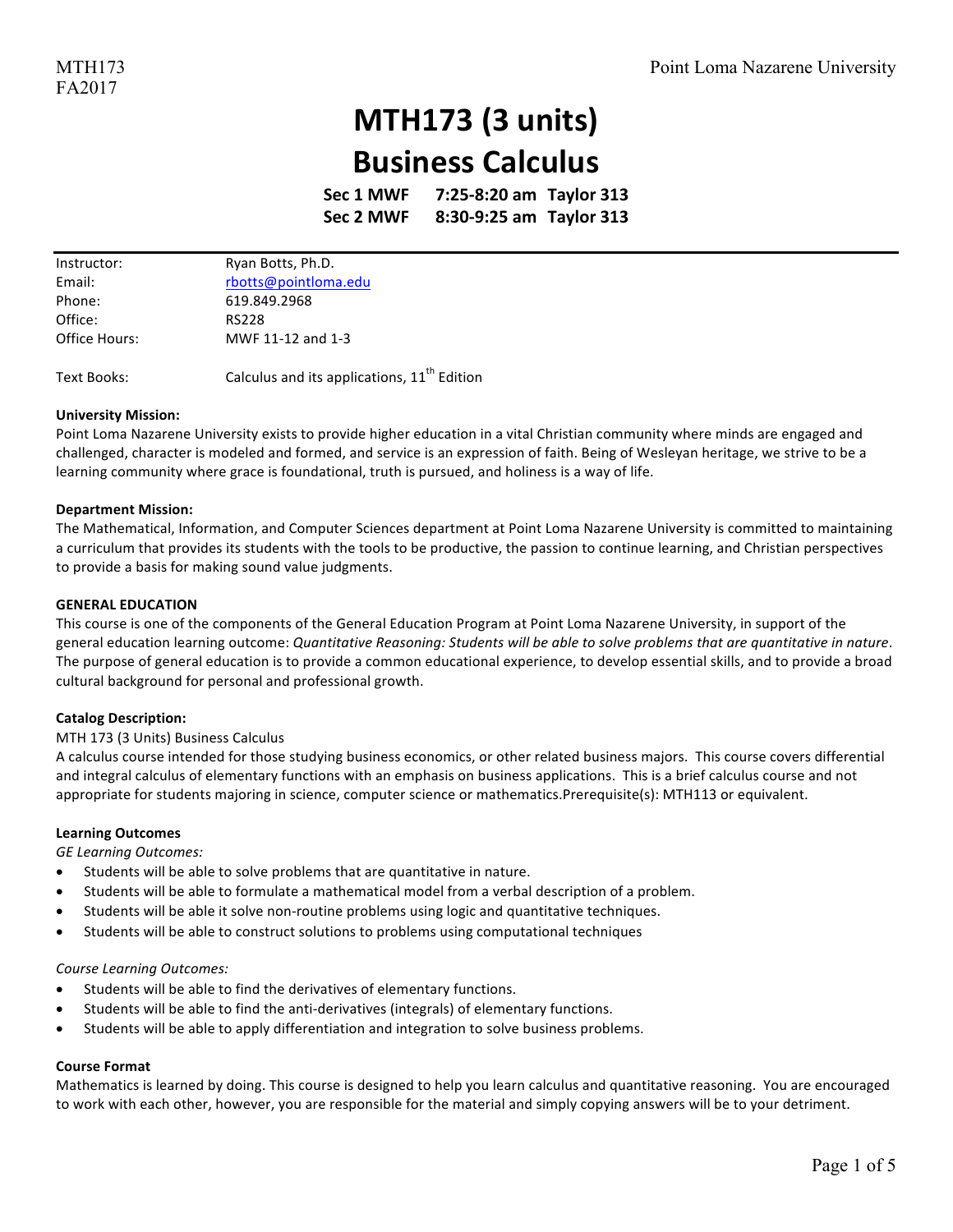### FA2017 **TOPICS TO BE COVERED**

#### • Differentiation of elementary functions.

- Integration of elementary functions.
- Marginal analysis.
- Optimization.
- Price, demand and revenue.
- Elasticity of demand.
- Consumer and producer surplus.
- Revenue, cost, and profit.

#### **Homework:**

Homework will be assigned most days in class and will always be due the next class period. A complete list of pfoblems is at the end of this document. No late work will be accepted, however the lowest two homework scores will be dropped when computing your final grades.

#### **Examinations and the Final Examination:**

There will be two Mid-Semester Examinations and a comprehensive Final Examination on Monday December 11, 2017 7:30-10:00 **AM** for Sec. 1 or Wednesday December 13, 2017 7:30-10:00 AM for Sec. 2. Both Mid-Semester Examinations and the Final Examination will include problems and questions over material assigned in the text, readings and handouts, as well as material presented in class. The examination schedule is included in the daily schedule. The instructor will not accept excuses such as poor communication with parents, benefactors, surf team sponsors and/or travel agents. No examination shall be missed without a welldocumented emergency beyond your control. A missed examination without the proper documentation will receive a zero.

#### **Grade Components:**

| <b>Grade Component</b>       | <b>Percent</b> |  |
|------------------------------|----------------|--|
| Two Examinations at 25% each | 50.            |  |
| <b>Final Fxam</b>            | 30             |  |
| Written Homework             | 20             |  |
| <b>Total</b>                 | 100            |  |

#### **Grading Scale:**

Final grades will be computed using the weighting above. Approximate minimal percentages required to obtain a given grade are:

| <b>Grading Scale in percentages</b> |                                                                                     |  |  |
|-------------------------------------|-------------------------------------------------------------------------------------|--|--|
|                                     | $ (87.5, 90.0)$ $ (77.5, 80.0)$ $ (67.5, 70.0)$                                     |  |  |
|                                     | $\vert$ [92.5, 100] $\vert$ [82.5, 87.5] $\vert$ [72.5, 77.5] $\vert$ [62.5, 67.5]  |  |  |
|                                     | $\vert$ [90.0, 92.5) $\vert$ [80.0, 82.5) $\vert$ [70.0, 72.5) $\vert$ [60.0, 62.5) |  |  |

#### **Attendance:**

Attendance is expected at each class session. In the event of an absence you are responsible for the material covered in class and the assignments given that day.

Regular and punctual attendance at all classes is considered essential to optimum academic achievement. If the student is absent from more than 10 percent of class meetings, the faculty member can file a written report which may result in de-enrollment. If the absences exceed 20 percent, the student may be de-enrolled without notice until the university drop date or, after that date, receive the appropriate grade for their work and participation. See

http://catalog.pointloma.edu/content.php?catoid=24&navoid=1581#Class Attendance in the Undergraduate Academic Catalog.

If you miss 10% of the class, you will receive a warning. If you miss 20% of the class, you will be automatically de-enrolled.

#### **Class Enrollment:**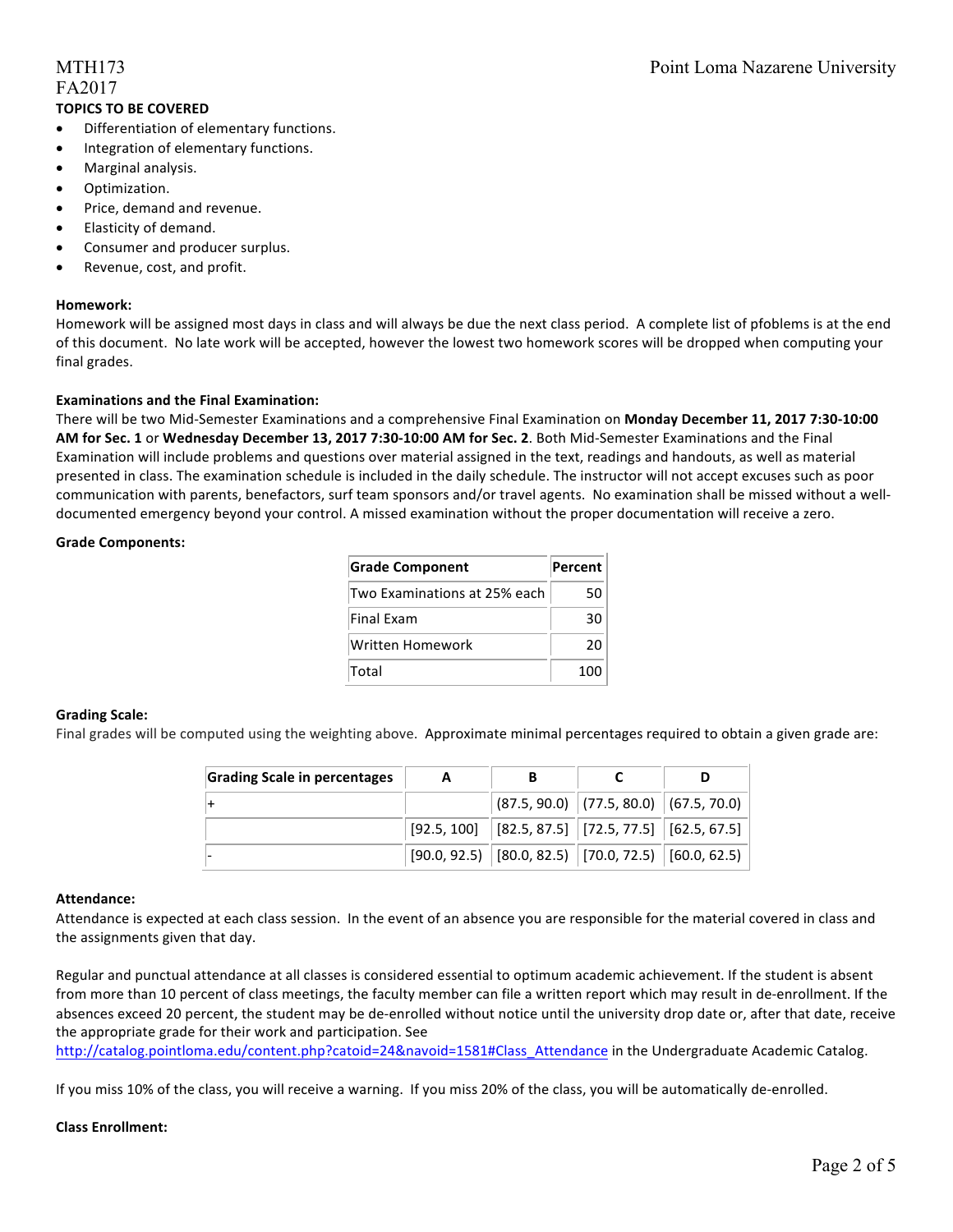# FA2017

It is the student's responsibility to maintain his/her class schedule. Should the need arise to drop this course (personal emergencies, poor performance, etc.), the student has the responsibility to follow through (provided the drop date meets the stated calendar deadline established by the university), not the instructor. Simply ceasing to attend this course or failing to follow through to arrange for a change of registration (drop/add) may easily result in a grade of F on the official transcript.

#### **Academic Accommodations:**

If you have a diagnosed disability, please contact PLNU's Disability Resource Center (DRC) within the first two weeks of class to demonstrate need and to register for accommodation by phone at 619-849-2486 or by e-mail at DRC@pointloma.edu. See Disability Resource Center for additional information. For more details see the PLNU catalog: http://catalog.pointloma.edu/content.php?catoid=24&navoid=1581#Academic\_Accommodations 

Students with learning disabilities who may need accommodations should discuss options with the instructor during the first two weeks of class.

#### **Academic Honesty:**

Students should demonstrate academic honesty by doing original work and by giving appropriate credit to the ideas of others. Academic dishonesty is the act of presenting information, ideas, and/or concepts as one's own when in reality they are the results of another person's creativity and effort. A faculty member who believes a situation involving academic dishonesty has been detected may assign a failing grade for that assignment or examination, or, depending on the seriousness of the offense, for the course. Faculty should follow and students may appeal using the procedure in the university Catalog. See http://catalog.pointloma.edu/content.php?catoid=24&navoid=1581#Academic\_Honesty for definitions of kinds of academic

dishonesty and for further policy information.

#### **Copyright Protected Materials:**

Point Loma Nazarene University, as a non-profit educational institution, is entitled by law to use materials protected by the US Copyright Act for classroom education. Any use of those materials outside the class may violate the law.

#### **Credit Hour:**

In the interest of providing sufficient time to accomplish the stated course learning outcomes, this class meets the PLNU credit hour policy for a 3 unit class delivered over 15 weeks. Specific details about how the class meets the credit hour requirements can be provided upon request.

#### **Final Exam:**

#### **Sec. 1 7:30 -10:00 AM on Monday December 11, 2017 Sec. 2 7:30 -10:00 AM on Wednesday December 13, 2017**

The final exam date and time is set by the university at the beginning of the semester and may not be changed by the instructor. This schedule can be found on the university website and in the course calendar. No requests for early examinations will be approved. Only in the case that a student is required to take three exams during the same day of finals week, is an instructor authorized to consider changing the exam date and time for that particular student.

#### **The Final Exam is a Comprehensive Examination.**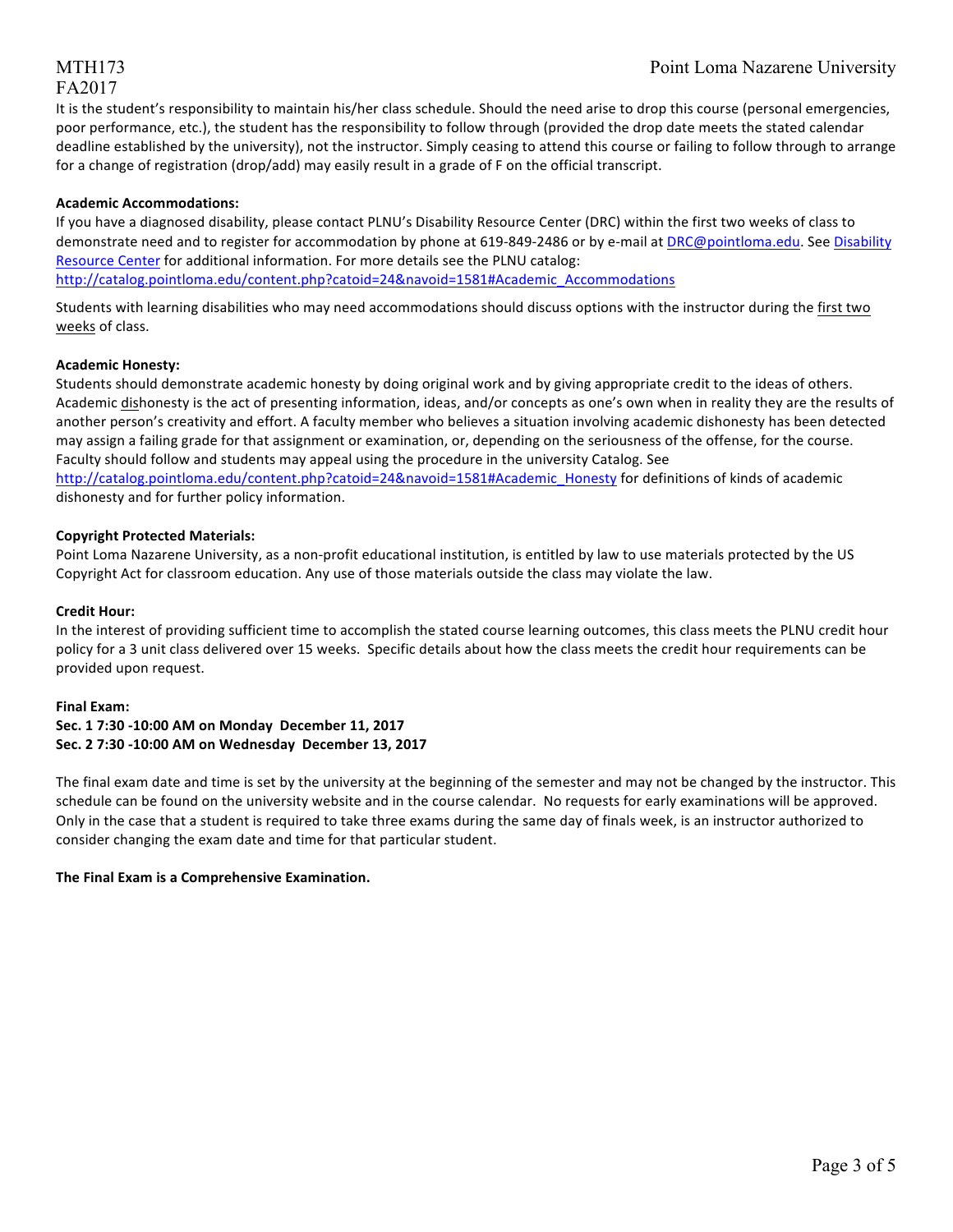#### **Daily Schedule**

| <b>Monday</b>             |                                  | Wednesday     |                                        | Friday                                 |                                                                 |
|---------------------------|----------------------------------|---------------|----------------------------------------|----------------------------------------|-----------------------------------------------------------------|
| 8/29/17                   | (Tues.) Rev. of Precalc. 8/30/17 |               | Review of Precalculus 9/1/17           |                                        | <b>Review of Precalculus</b>                                    |
|                           | R.1, R.2                         |               | R.3, R.4                               |                                        | R.5, R.6                                                        |
| 9/4/17                    |                                  | 9/6/17        |                                        | 1.1 9/8/17                             | 1.2                                                             |
|                           | Labor Day (No Classes)           |               | Limits: numerically and graphically    |                                        | Algebraic limits and continuity                                 |
| 9/11/17                   |                                  | 1.3 9/13/17   |                                        | 1.4 9/15/17                            | 1.5                                                             |
|                           | Average rates of change          |               | Differentiation using limits           |                                        | The power, sum-difference rules                                 |
| 9/18/17                   |                                  | 1.6 9/20/17   |                                        | 1.7 9/22/17                            | 1.7 <sup>1</sup>                                                |
|                           | The product and quotient rules   |               | The chain rule                         |                                        | The chain rule                                                  |
| 9/25/17                   |                                  | $2.1$ 9/27/17 |                                        | 2.2 9/29/17                            | 2.4                                                             |
|                           | First derivative: max and min    |               | Second derivative: max and min         |                                        | Derivatives: absolute max and min                               |
| 10/2/17                   |                                  | 2.5 10/4/17   |                                        | 2.6 10/6/17                            | 2.7 <sup>1</sup>                                                |
|                           | Maximum -minimum: business and   |               | Marginals and differential             |                                        | Elasticity of demand                                            |
| 10/9/17                   |                                  | 10/11/17      |                                        | 10/13/17                               | 2.8                                                             |
|                           | <b>Review for Exam 1</b>         |               | Exam 1                                 |                                        | Implicit differentiation and related rates                      |
| 10/16/17                  |                                  | 3.1 10/18/17  |                                        | 3.2 10/20/17                           | 3.3                                                             |
|                           | <b>Exponential functions</b>     |               | Logarithmic functions                  |                                        | Uninhibited and limited growth                                  |
| 10/23/17                  |                                  | 3.4 10/25/17  |                                        | 3.5 10/27/17                           | 3.5 <sub>1</sub>                                                |
|                           | <b>Decay</b>                     |               | <b>Other Derivatives</b>               |                                        | <b>Annuities</b>                                                |
| 10/30/17                  |                                  | 3.6 11/1/17   |                                        | $4.1 \mid 11/3/17$                     | 4.2                                                             |
|                           | Amortization                     |               | <b>Antidifferentiation</b>             |                                        | Antiderivatives as areas                                        |
| 11/6/17                   |                                  | $4.2$ 11/8/17 |                                        | 4.3 11/10/17                           | 4.4                                                             |
|                           | Antiderivatives as areas         |               | Area and definite integrals            | Properties of definite integrals       |                                                                 |
| 11/13/17                  |                                  | 4.5 11/15/17  |                                        | 11/17/17                               | 4.5                                                             |
|                           | Integration by substitution      |               | <b>Review for Exam 2</b>               | Exam 2                                 |                                                                 |
| 11/20/17                  |                                  | 4.5 11/22/17  |                                        | 11/24/17                               |                                                                 |
|                           | Integration by substitution      |               | <b>Thanksgiving Break (No Classes)</b> | <b>Thanksgiving Break (No Classes)</b> |                                                                 |
| 11/27/17                  |                                  | 4.5 11/29/17  |                                        | $4.6$ 12/1/17                          | 4.6                                                             |
|                           | Integration by substitution      |               | Integration by parts                   |                                        | Integration by parts                                            |
| 12/4/17                   |                                  | $5.1$ 12/6/17 |                                        | 5.1.5.2 12/8/17                        | 5.2                                                             |
|                           | Consumer-producer surplus        |               |                                        |                                        | Consumer-producer surplus   Integration growth and decay models |
| 12/11/17                  |                                  | 12/13/17      |                                        | 12/15/17                               |                                                                 |
| Sec 1 Final 7:30-10:00 AM |                                  |               | Sec 2 Final 7:30-10:00 AM              |                                        |                                                                 |